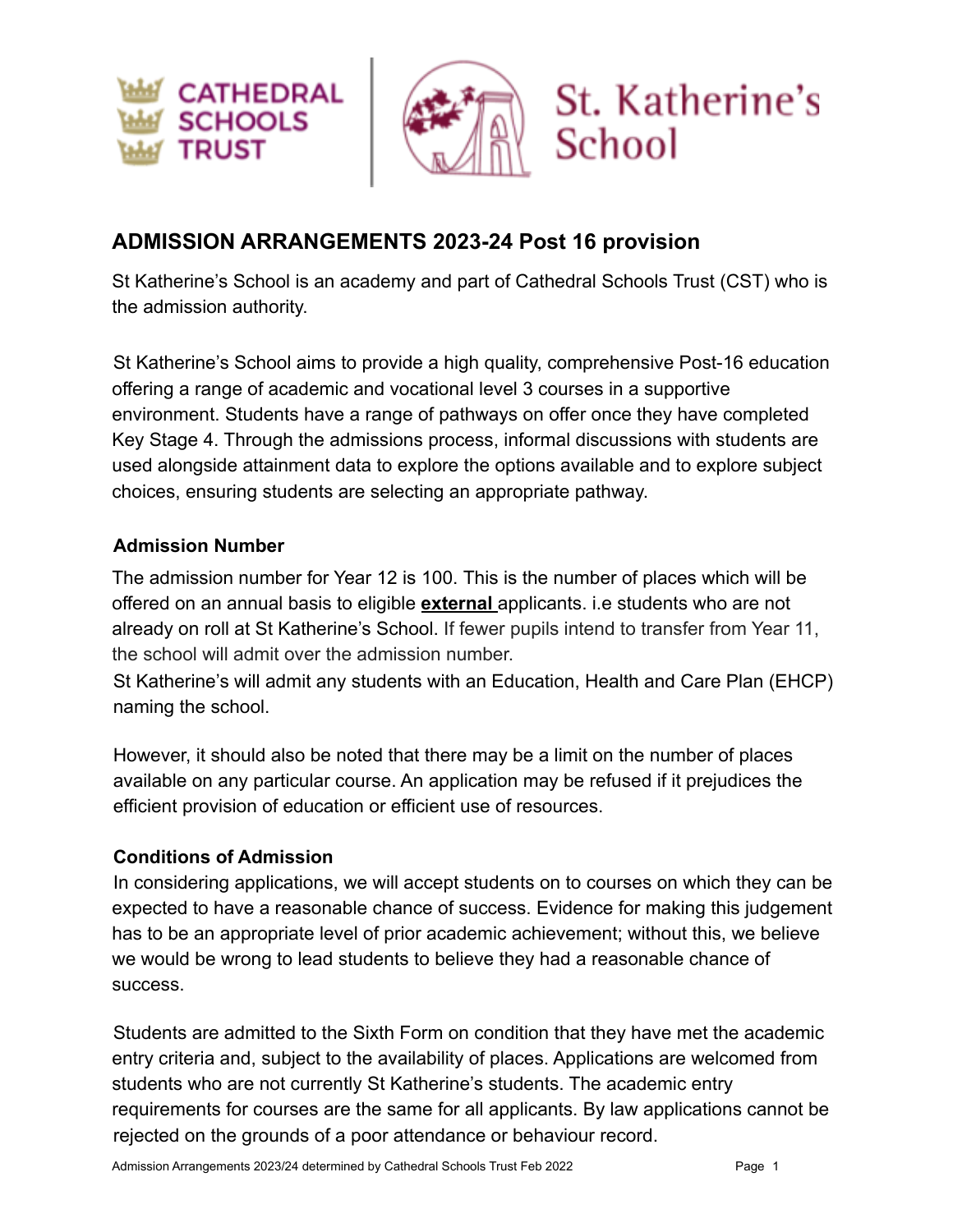#### **Entry Criteria**

To be eligible to enter the sixth form both internal and external students will be expected to have met the minimum academic entry requirements. Course requirements are published annually on the website at the beginning of the academic year prior to admission. Individual subjects will have their own minimum GCSE attainment grade as detailed in the course handbook issued each year.

#### **Admissions Process**

Term 2 Sixth Form Opening Evening

Term 2/3 Prospectus and admissions forms are available to prospective applicants. Term 3 Closing date for applications is 31 January 2023

Term 3/4 Informal discussion meetings with students and letters of confirmation of conditional offers sent to applicants.

**Post examination results**: Meeting with students to discuss results and letters of confirmation of offers of places for 2023-24 sent to students.

### **Oversubscription Criteria**

If the school receives more applications than the Admission Number, the following over-subscription criteria will be used to allocate places, in order;

#### **1. Children in care or children who were previously in care**

Highest priority will be given to children in care or children who were previously in care at the time the application is submitted and will be allocated places in this category.

i.To a Local Authority in England and immediately after being in care who became subject to an adoption, child arrangement order, or special guardianship order.

ii.Those children who appear (to the admission authority) to have been in state care outside of England and ceased to be in state care as a result of being adopted. Previously looked after children are children who were looked after but ceased to be so because they were adopted (or became subject to a child arrangements order or special guardianship order).

Children in Care are defined as follows;

i. Children in care are children who are in the care of a local authority or provided with accommodation by that authority under section 22 of the Children Act 1989. [1989](https://www.legislation.gov.uk/ukpga/1989/41/contents) [Children's Act](https://www.legislation.gov.uk/ukpga/1989/41/contents)

#### ii. Children previously in care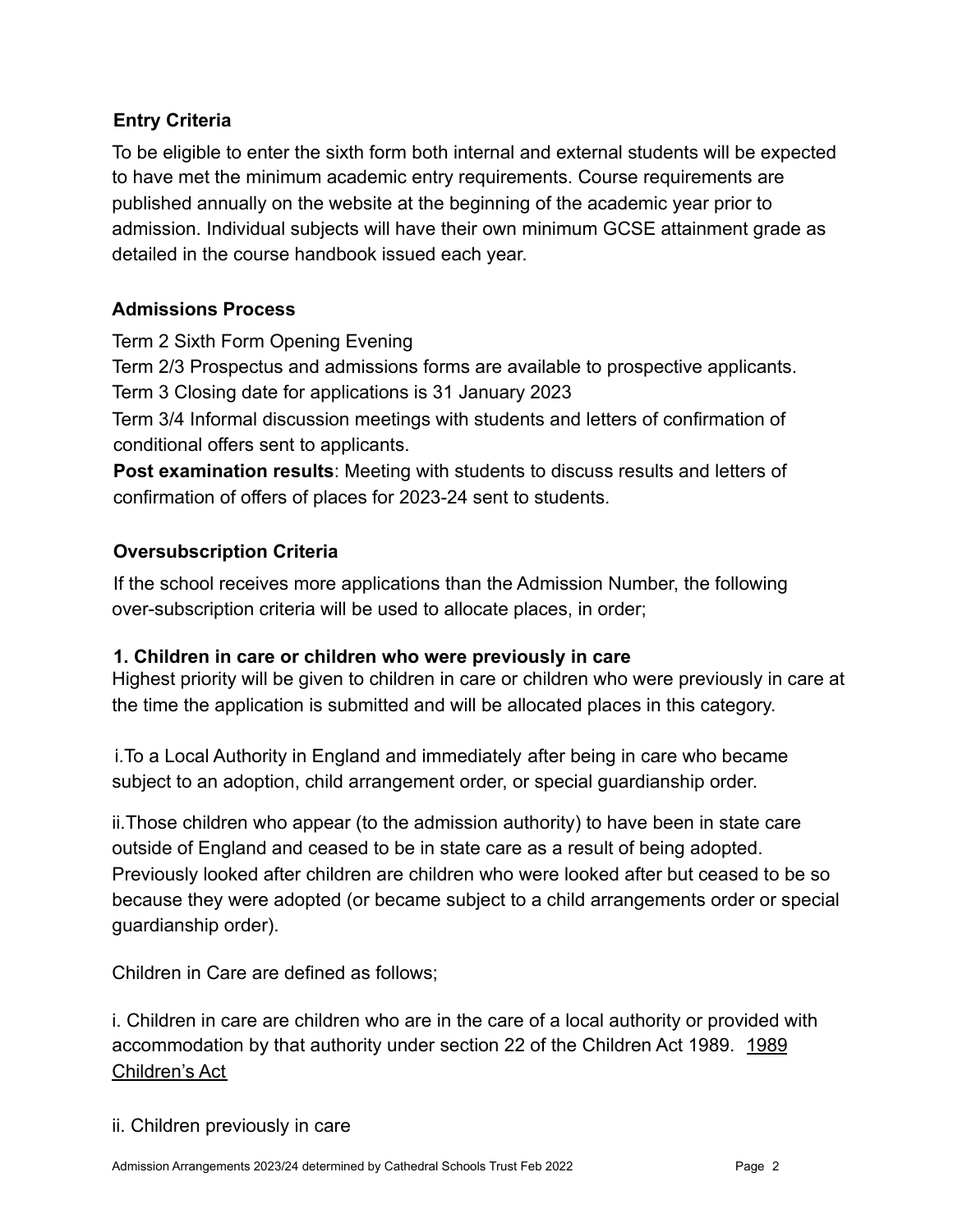- this includes children who were adopted under the Adoption Act 1976 (see section 12 adoption orders) and children who were adopted under the Adoption and Children Act 2002 (see section 46 adoption orders)
- child arrangements orders are defined in s.8 if the Children Act 1989, as amended by s.12 of the Children and Families Act 2014. Child arrangements orders replaced residence orders and any residence order in force prior to 22 April 2014 is deemed to be a child arrangements order
- in accordance with Section 14A of the Children Act 1989, a Special Guardianship Order is defined as an order appointing one or more individuals to be a child's special guardian (or special guardians)
- Children who appear (to the admission authority) to have been in state care outside of England and ceased to be in state care as a result of being adopted.

iii. In relation to school admissions legislation a 'looked after child' is a child in public care at the time of application to a school. Applicants can provide evidence demonstrating their child was previously in care to an institution acting as a Local Authority, or an organisation that supports the best interests of the community/child. In the case of previously looked after children, admission authorities may request a copy of the adoption order, child arrangements order or special guardianship order and a letter from the local authority that last looked after the child, confirming that they were looked after immediately prior to that order being made, or such evidence that demonstrates a child was in state care outside of England prior to being adopted.

2. Children with a sibling attending the school at the time of admission living within the First Geographical Area.

3. Children living within the First Geographical Area.

4. Children with a sibling attending the school at the time of admission living outside the First Geographical Area.

5. Children living outside the First Geographical Area.

#### **Tiebreak**

Within each criterion, priority will be given to children living closest to the school measured in a direct line. A First Geographical Area is an area of priority for a school. Living in this area does not guarantee a child a place at the school but they may receive priority over children who live outside the First Geographical Area.

St Katherine's School's First Geographical Area can be accessed [here.](https://drive.google.com/file/d/1SR_u75qo8tnZSMKEYhvTsY0pyOjAn8To/view?usp=sharing)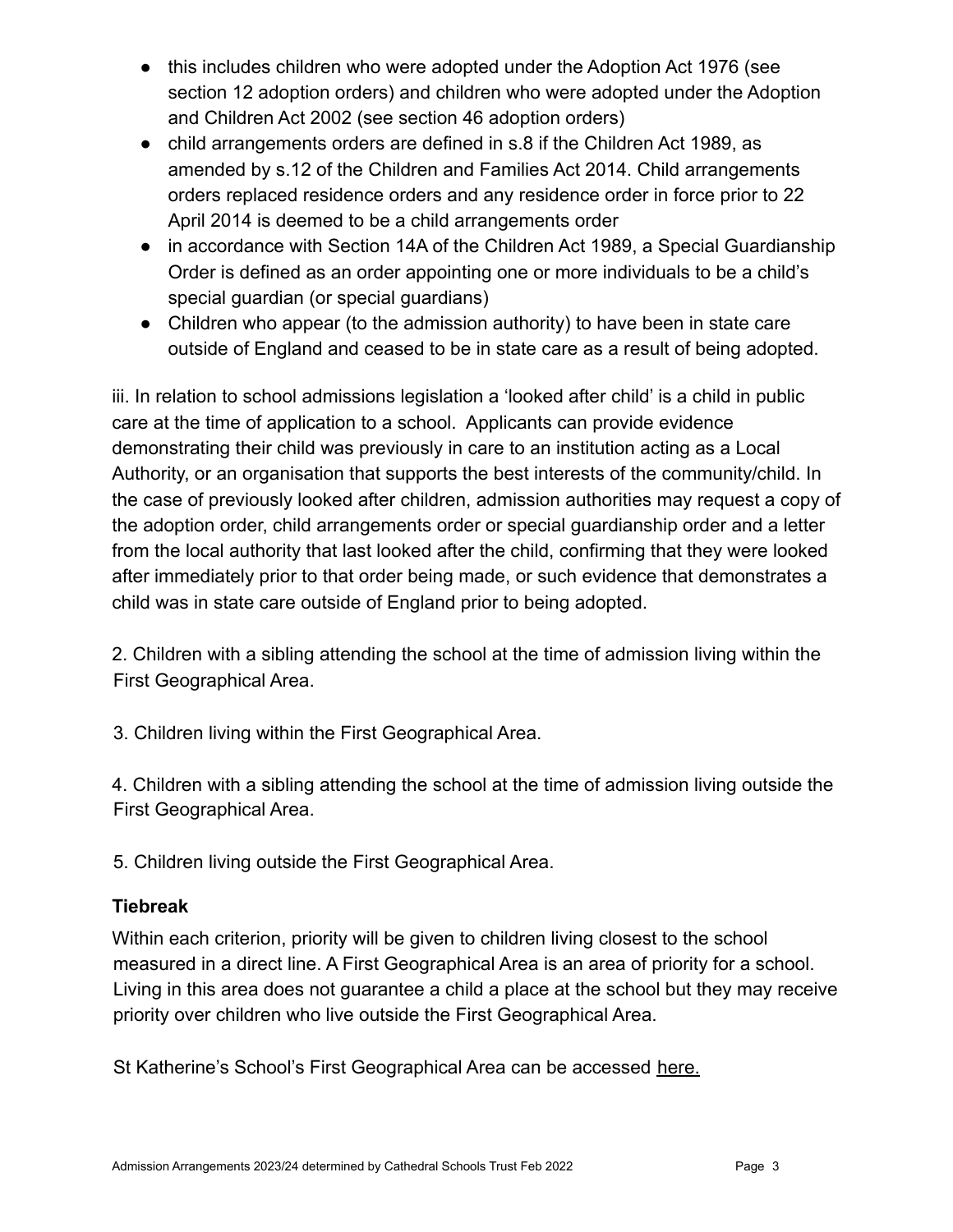#### **Siblings**

A sibling is defined as a natural brother or sister, or a half brother or sister, or a legally adopted brother or sister or half-brother or sister, or step brother or sister who will be living with them permanently at the same address. For the avoidance of doubt this does not include cousins, other family members or friends. The Trust may require proof of relationship and/or proof of residence. A sibling must be attending (or is expected by the Admissions Authority to be attending) the school at the time of admission.

#### **Who can apply**

Applications will be accepted for children who meet one or more of the following:

- they are resident in the UK
- they hold full British Citizen Passports

- they are from countries whose passports have been endorsed to show that they have the [right to abode](https://www.gov.uk/right-of-abode) in this country

Applications for children who do not meet one of the above will not be accepted until the child is in this country.

### **Applicant's Home address**

A child's home address is considered to be the place where the child permanently and ordinarily resides for the majority of the time as at the closing date and time. This would normally be the same address as a person who has parental responsibility for the child and is their main carer.

An address used for childcare arrangements cannot be used as the home address. The address of a child that is different from his/her parents where the move to this address is expressly linked to obtaining a school place will not be accepted. Where parents do not live together, and the child spends equal amounts of time with both parents, the home will be considered to be that of the parent who made the application to be the child's home.

More than one address will not be accepted as the child's home address. If necessary, the terms of a residency order may clarify the home address. If parents share parental responsibility for the child, and both parents submit an application form, both parents will be asked to determine which application should be considered and which application should be withdrawn.

If parents are unable to reach an agreement, a Specific Issues Order or a residency order will be requested to be seen for clarification on which address should be used. In the absence of any Specific Issues or residency order, the home address will be considered to be that of the parent with the primary day to day care and control of the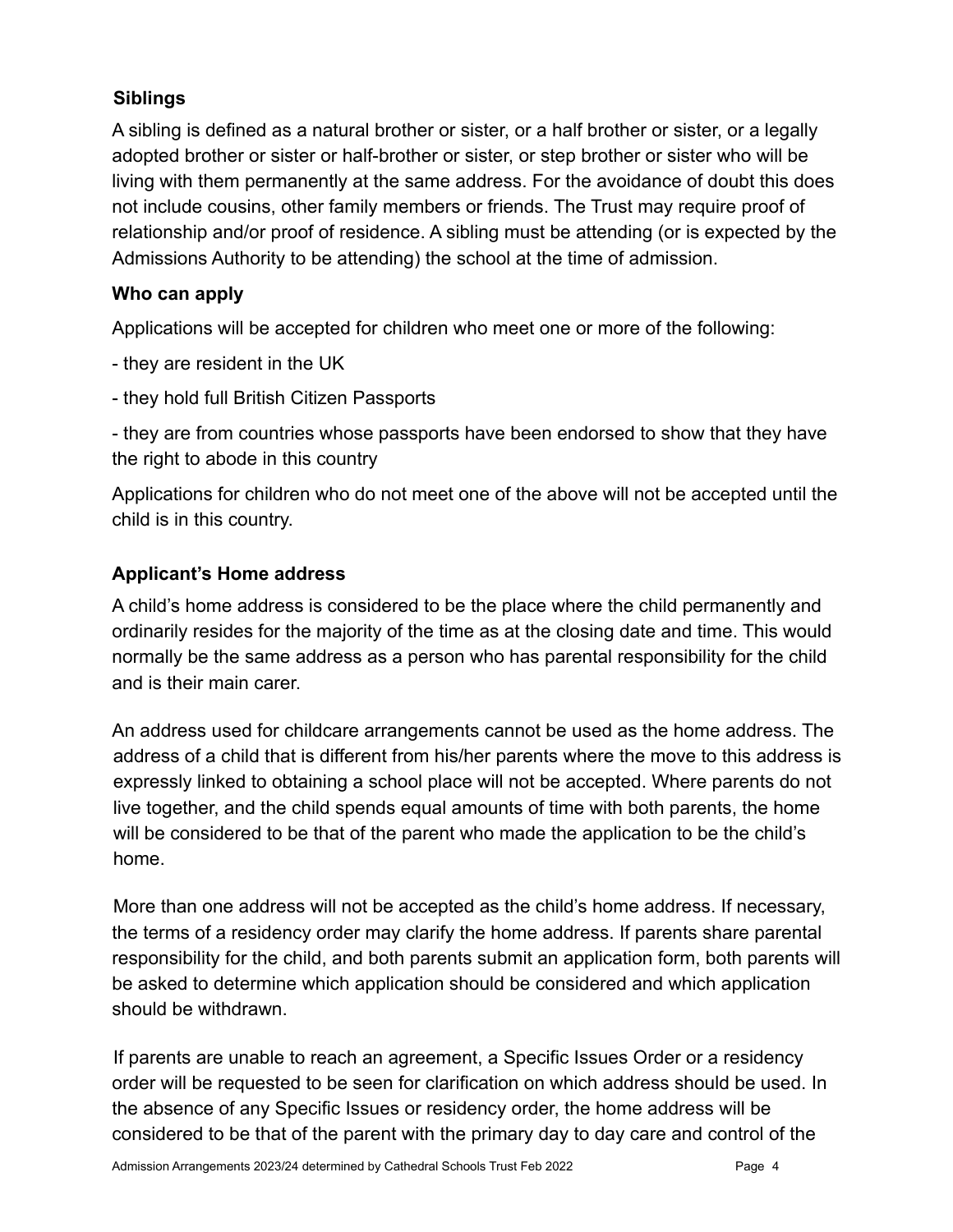child. In reaching this decision, evidence may be requested from both parents. Examples of evidence would be the address of the parent who receives Child Benefit and/or the address which is registered with a medical GP. Parents are urged to reach agreement but where they do not, the home address will be determined for them.

If a child is temporarily living away from his/her parents in a different Council area, the Council where the child ordinarily lives will continue to be the home Council.

Whilst the place of residence of the child for the first round of allocations would normally be his/her physical place of residence as at Closing Date and time for applications, it should be noted that in certain circumstances and acting in the interests of the child, an alternative place of residence may be used\*, for example where a child is temporarily living away from his/her parent's home and the new temporary place of residence is the home where the child is likely to be living whilst attending school.

\*If necessary this would be determined by North Somerset Council.

#### **Distances**

A direct line distance is where distances are measured in a straight line between the address point of the child's home and the main entrance marker for the school, indicated on North Somerset Council computerised system(s). Unless stated otherwise, where the direct line distances are equal, the ranking of applications will be determined by drawing lots.

If it is not possible to measure a distance on the North Somerset Council computerised system(s), North Somerset Council will use alternative methods.

### **Late Applications**

All applications received by the admission authority after the closing date will be considered late applications. Late applications will be considered after those received on time and will be considered after GCSE results day. If, following consideration of all applicants the school is oversubscribed, parents may request that their child is placed on the school's waiting list.

#### **Admission of children outside normal age group**

Children are normally educated in school with others of their age group; however, in exceptional circumstances parents/carers may request that their child is admitted to a year group outside their normal age range, for instance where the child is gifted or talented or where a child has suffered from particular social or medical issues impacting his or her schooling. All such requests will be considered on their merits and either be agreed or refused, on that basis. If a request is refused, the child will still be considered for admission to their normal age group.

The process for requesting such an admission is as follows: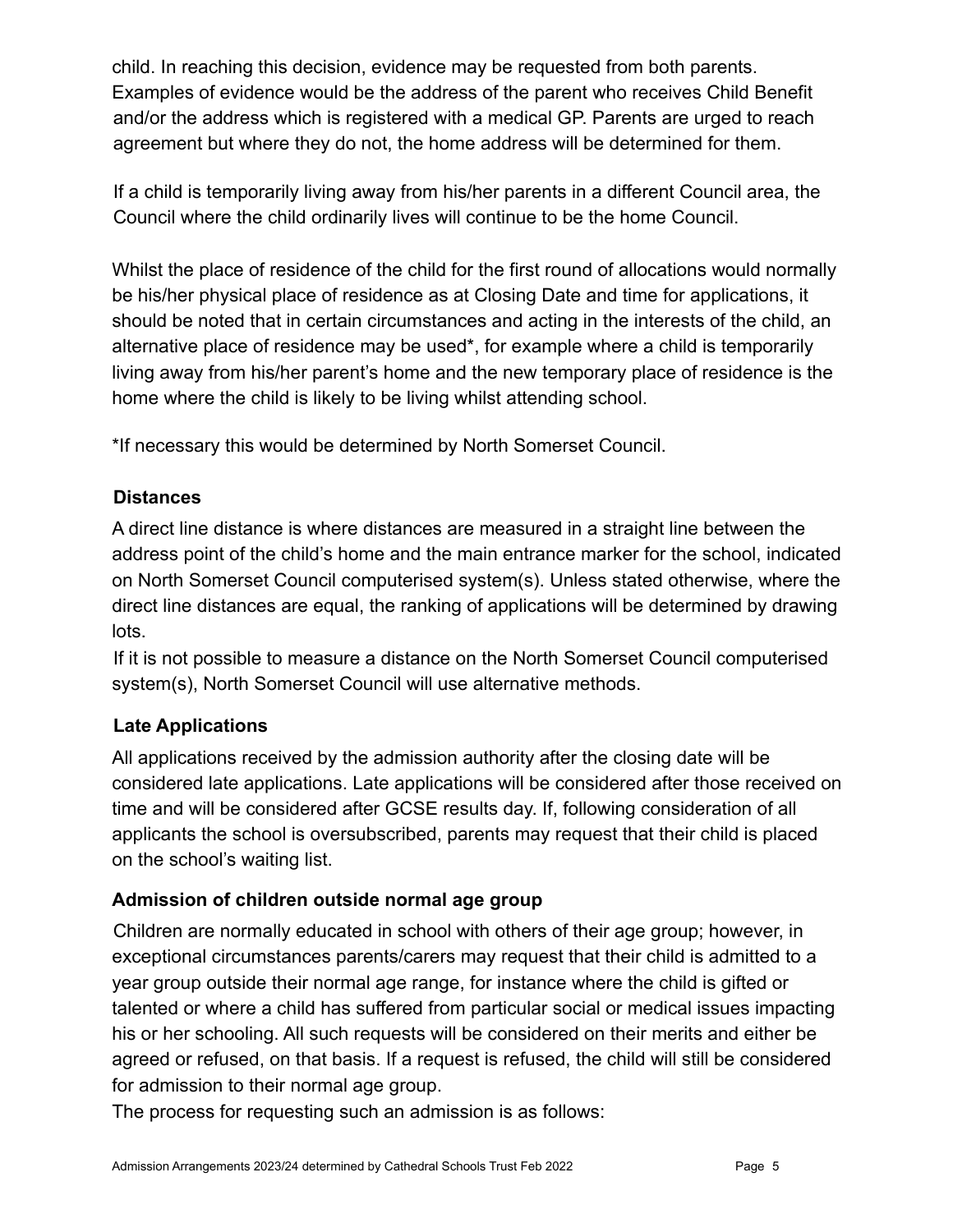With the application, parents should complete the [Form to request an out of normal year](https://docs.google.com/document/d/1VhpeDP41HM8kjn_vDtLJPDei7dYqLFXN/edit?usp=sharing&ouid=111971969837556975984&rtpof=true&sd=true) [group admission](https://docs.google.com/document/d/1VhpeDP41HM8kjn_vDtLJPDei7dYqLFXN/edit?usp=sharing&ouid=111971969837556975984&rtpof=true&sd=true) with the reasons for that request. Completed forms should be sent to Mrs Kilgallon, St Katherine's School,Ham Green, Pill, BS20 0HU. Email: kilgallond@skdrive.org

Parents will submit any evidence in support of their case with the application, for instance from a medical practitioner, head teacher etc. Some of the evidence a parent might submit could include:

- Information about the child's academic, social and emotional development;
- Where relevant, their medical history and the views of a medical professional;
- Whether they have previously been educated out of their normal age group; and
- Whether they may naturally have fallen into a lower age group if it were not for being born prematurely.

The Trust will consider each case on its merits, taking into account the individual circumstances of the request and the child's best interests. The Admissions Committee along with the Head Teacher will then decide whether such an out-of-year group place will be agreed or refused. We will also ensure the parent is aware of whether the request for admission out of age group has been agreed before final offers are made, and the reason for any refusal. Requests for admission out of the normal year group will be considered alongside other applications made at the same time.

## **Waiting Lists**

Where in any year the school receives more applications for Sixth Form places than there are places available, a waiting list will operate until 31 December in the year of entry. This will be maintained by the admission authority and it will be open to any parent to ask for his or her child's name to be placed on the waiting list, following an unsuccessful application. In the case of sixth form admission the student may also ask for his or her name to be added to the waiting list.

The school will keep a list, ranked against the oversubscription criteria [1 - 5 above], of those applying for entry to Year 12 who are not made a conditional offer at Easter. Any of those students meeting the academic entry requirements on GCSE results day in August will be considered for a place if any students who were previously offered places, conditional upon meeting the above academic entry criteria, do not achieve their grades or do not take up their offer of a place in the sixth form.

# **Appeals**

All applicants refused a place have the right of appeal to an independent appeal panel constituted and operated in accordance with the School Admission Appeals Code. For